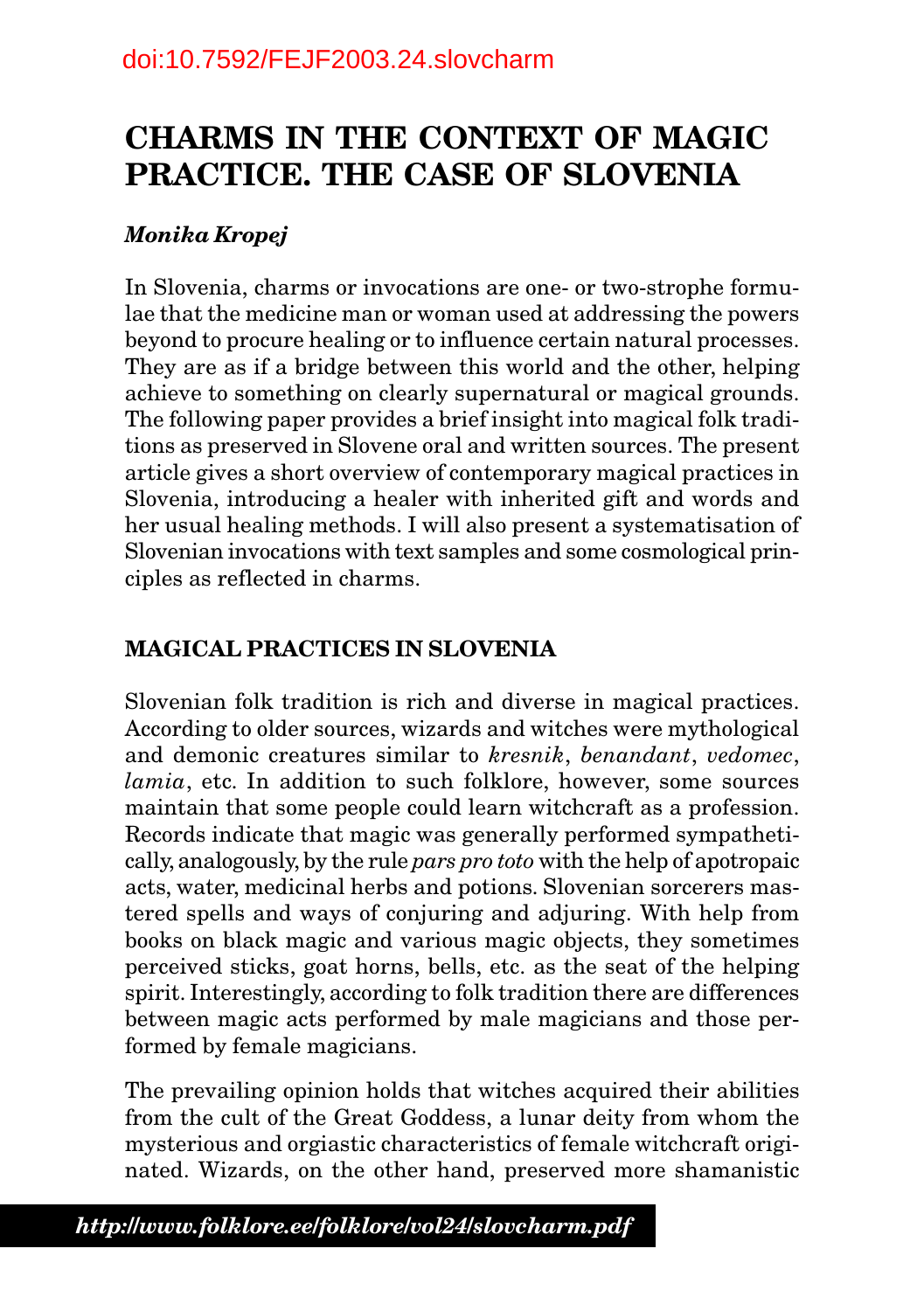

*Photo 1. The mountains where Slovenian witches reportedly gather and dance. Photo from Cevc 1997: 54.*

elements in their traditions. Since a Shaman was usually a key person in a society, the tradition is believed to have descended from the worship of a certain important deity. Slovene traditions, for instance, mention *kresnik* 'protector of the clan', whom god gave to mankind in order to protect humanity against the evil that threatened its existence. According to folklore sources, *kresnik*s often fight the evil or evil wizards and witches.

Flying as well as meeting spirits is generally understood as a "journey" where the spirit leaves the body behind in a trance-like state and travels around in other worlds, coming into contact with ghosts and spirits of the dead. People used to say that witches go to dance on Klek or some other mountain, for instance Slivnica, Grintavec, Rogaška. One widespread belief maintained that at midnight witches fly to a mountain on birch-brooms and gather among hazel trees where they are sometimes perceived as shining lights. According to popular belief, demons encountered by witches and wizards on such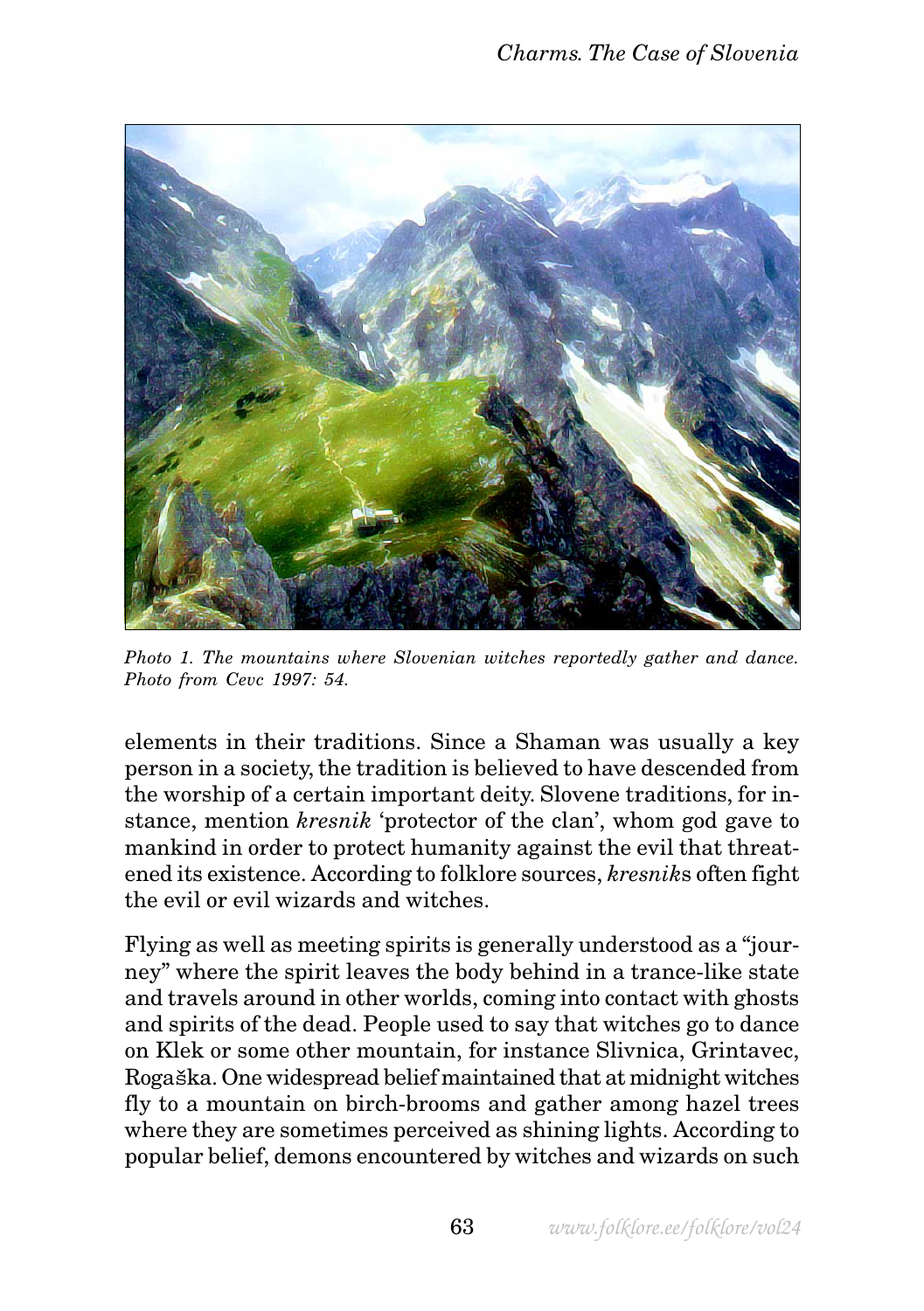journeys – or demons that practitioners of magic invoked at crossroads, in a magic circle, at home at midnight, etc. – acted as their assistants. People also believed that witches danced in whirlwinds or that wind gusts carried hail-making witches, sometimes depositing them in a nearby brook.

In addition to belief records, many magical actions were recorded. Among other things, witches and wizards were believed to use their magic to change the weather – conjure or prevent hail, thunderstorms, or strong wind. According to mainly older sources, they performed magic by imitating the natural phenomenon in question: linen, for instance, represented fog or clouds, a matchs lightening, etc. Also, thunderstorms were often driven away with a blessed bell, holy water, cannon shot and the like.

A lot has been recorded in connection with the emergence and disappearance of disease, as sorcerers were also believed to be able to turn cows barren or cause sickness in people and animals. Tradition also reflects people's fear for cattle and field curses. If they wanted to steal milk from a cow they took a shepherd's rope and "milked" it by pulling it from both ends, while uttering strange words. Fields, where sorcerers buried something, did not yield crops, vineyards were damaged if they buried quicksilver in them. They also knew how to move crops to their own field. If the night before Whitsunday was dewy, witches, wrapped in sheets, would roam wheat fields and wring the wet sheet over their own field, thereby taking the wheat. Likewise, on Sundays after the new moon they would drag sheets over hedges and pastures before the sunrise, acquiring the wealth of others. They could also unearth money where "a treasure bloomed", as they said.

Sickness was healed in different ways, often by beseeching, adjuring, conjuring and praying. Invocations against spells, sprains, snake bites, St. Anthony's fire, swelling and a number of other illnesses have been recorded. The healing process could involve numerous other healing practices and expedients – water and herbs were of special importance.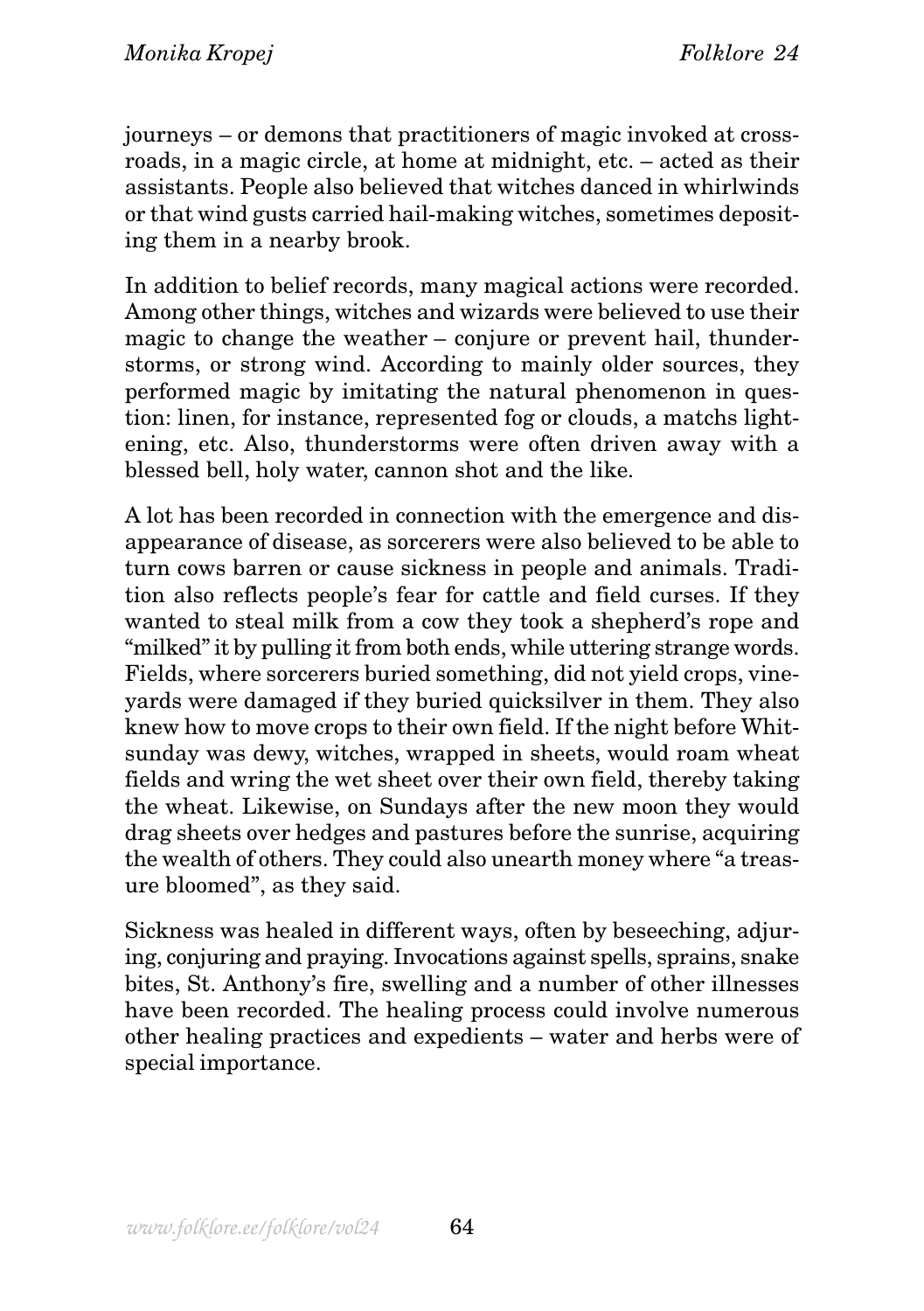Magic and charms were an important part of easing interpersonal relations. Love magic was diverse, including a number of procedures: a girl had to boil the lover's hair to make him come to her,or prepare love potions. Flowers were used for predicting the future, and elder was used to foretell the future husband, etc.

### **CHARMS IN PRACTICE**

After this brief and generalized tour of magical practices in Slovenia, let us proceed to the charms or invocation practices in Carinthia, especially in borderlands, where these ways of healing are still practiced today.

Invocations are nowadays generally performed at home. Healers use different herbal concoctions and agents – objects such as a towel, for instance, which is placed on the sore part of the body and kept there until the spot is healed.



*Photo 2. Another typical view in the Slovenian mountains. Photo from Cevc 1997: 55.*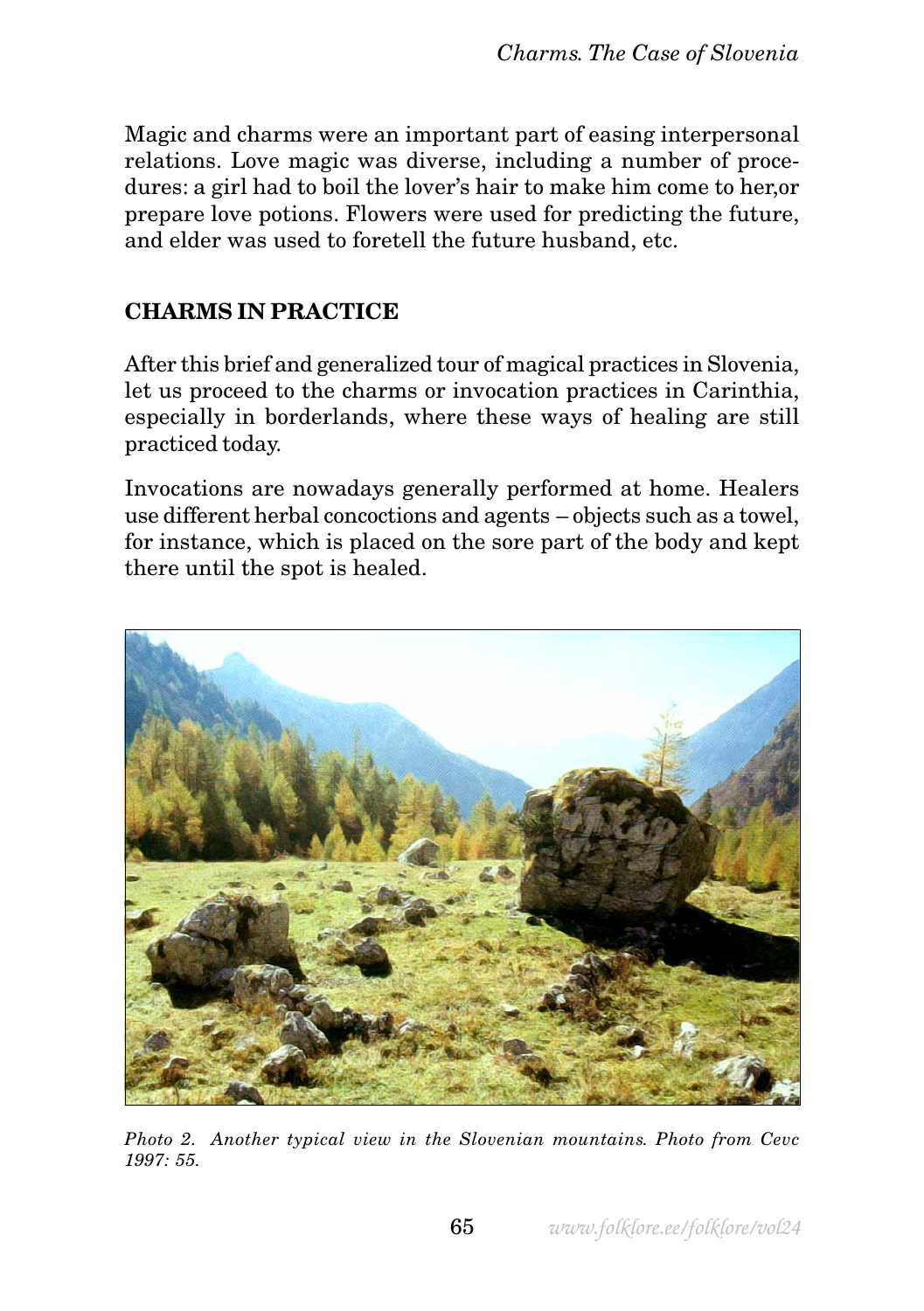In addition, healers may possess divinational abilities and a gift of premonition. In their dreams they may foresee an event which will happen in the future. They can also predict danger or recognize signs predicting an accident, death, etc.

My main informant, Marija, is from the area of Slovenji Plajberg in Carinthia on the northern slope of the Karavanken Mountains in the Alps near the Ljubelj (Loibel) mountain pass on the border between Austria and Slovenia. Several hundred people living in the area are engaged with agriculture, cattle-breeding, work as lumberjacks, but, since the last lead mine in the vicinity closed down in 1904, people work mainly in nearby towns.

Marija acquired her magic skills from her parents. Feeling that she possessed a gift for this kind of work, young Marija became interested in the skills of folk sages, the healing power of plants, invocations, and learned from the magic book of spells – *Kolomonov* Ž*egen*. She also took interest in objects used in magic acts: bells, holy water, fire, herbs, etc.

Marija knows several invocations for healing different illnesses and other ailments such as sprains, consumption, or cramps. Invocations are accompanied by non-verbal healing rituals. For instance, a sick person comes to her with a towel, she folds it and places it upon the painful place. Upon leaving he takes the towel with him; it supposedly helps to heal. As Marija herself said, such healing acts are successful "for those who believe in it."

Marija owns a bell which has been handed down from one generation to another. She inherited it from her father-in-law, a wiseman who could heal animals and people. The bell is said to have been purchased and blessed at Višarje, a pilgrimage destination, two hundred years ago. Marija most often uses the bell to ward off thunderstorms and hail. She says:

*Unless I am too late when black fog covers the Vranca Mountain and* Ž*ingarca Mountain, I can drive it away. I chime the bell, sprinkle holy water, then make a fire and pour a spoonful of holy water into it, adding flowers. Then I chant this prayer:*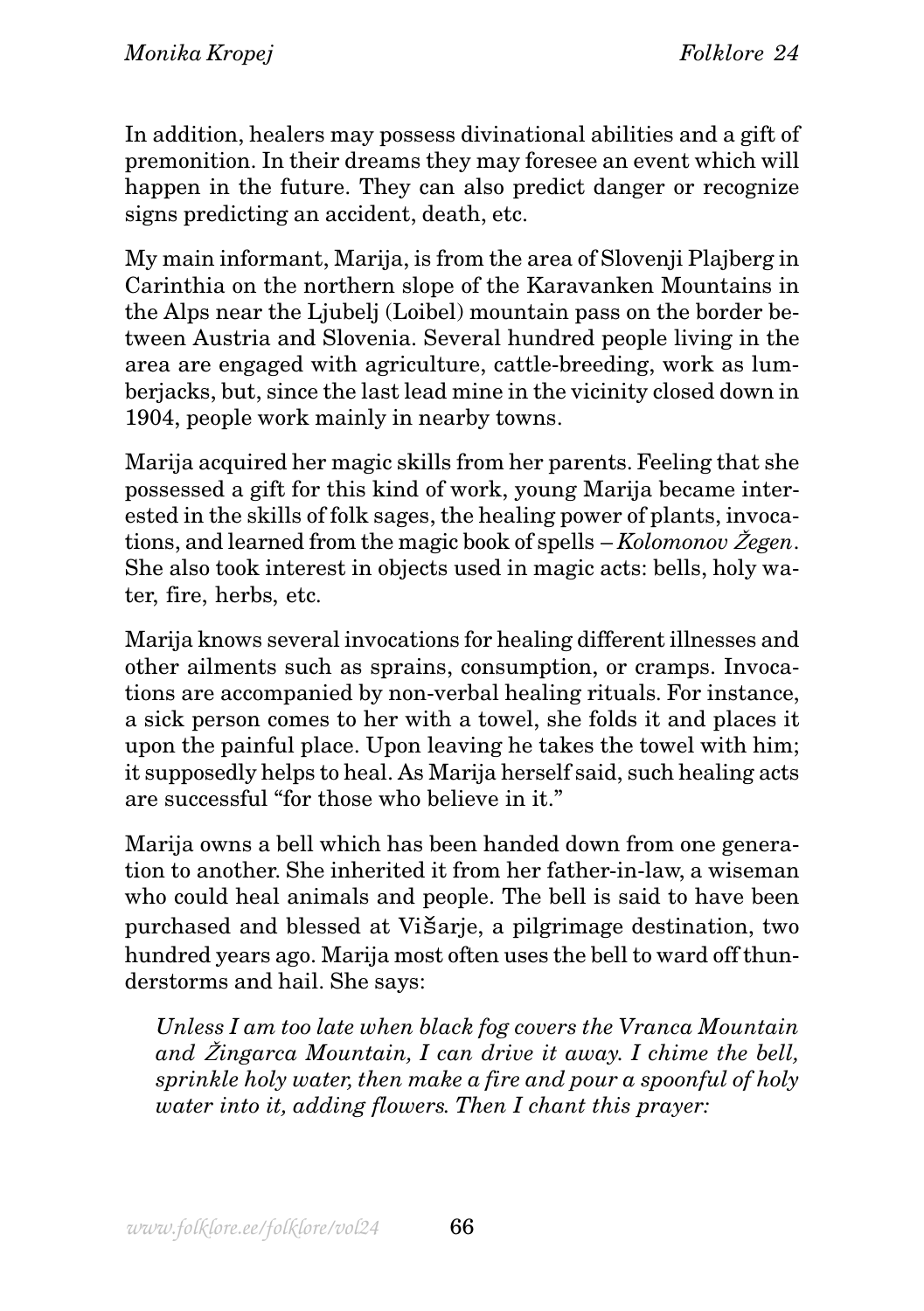*There is a fog, there is a mist, And the Holy Trinity among them. Whoever is stronger Can go ahead and try us. Then I make the sign of the cross and say: God the Father, help, God the Son, help, God and the Holy Ghost, help.*

The napkin that covered the basket of offerings taken to church on Easter is also said to help to drive away thunderstorms. The napkin should not be washed. When a storm is nearing, the napkin is draped over a fence and the storm goes away. Marija continues: "Sometimes people would take a rake, a fork, and a scythe and place them under the waterspout. This drives away the hail." Different manners of sorcery can therefore achieve the same objective. It is the power of energies that is of greatest importance.

When performing the ritual of invocation, Marija often uses a kerchief. She twists it into a plait, places both hands upon it, and utters a corresponding charm over it. The kerchief is then given to the patient who wraps it around the sore spot when needed. A kerchief is very often used for healing afflicted animals since Marija does not heal them by placing her hands upon them.

For warding off thunderstorms or other weather calamities, Marija uses the little blessed bell, the family heirloom. For chasing away storms she also uses a napkin blessed in church on Easter Saturday; also, ashes blessed in church on Ash Wednesday drive away strong winds when scattered against the wind. Hail or thunderstorms could not damage a field if holy water has been poured on three of its corners.

#### **CLASSIFICATION OF HEALING CHARMS**

The ritual of performing an invocation is made up of several elements, all of which serve to restore the natural order of things. Of special importance is the right time: moon phases can greatly affect the outcome of a ritual, hastening or impeding the healing process. Friday, for instance, is the day best suited for this kind of work. Especially appropriate is night-time, but also noon, early morning before sunrise, or eventide. It was believed that magic was espe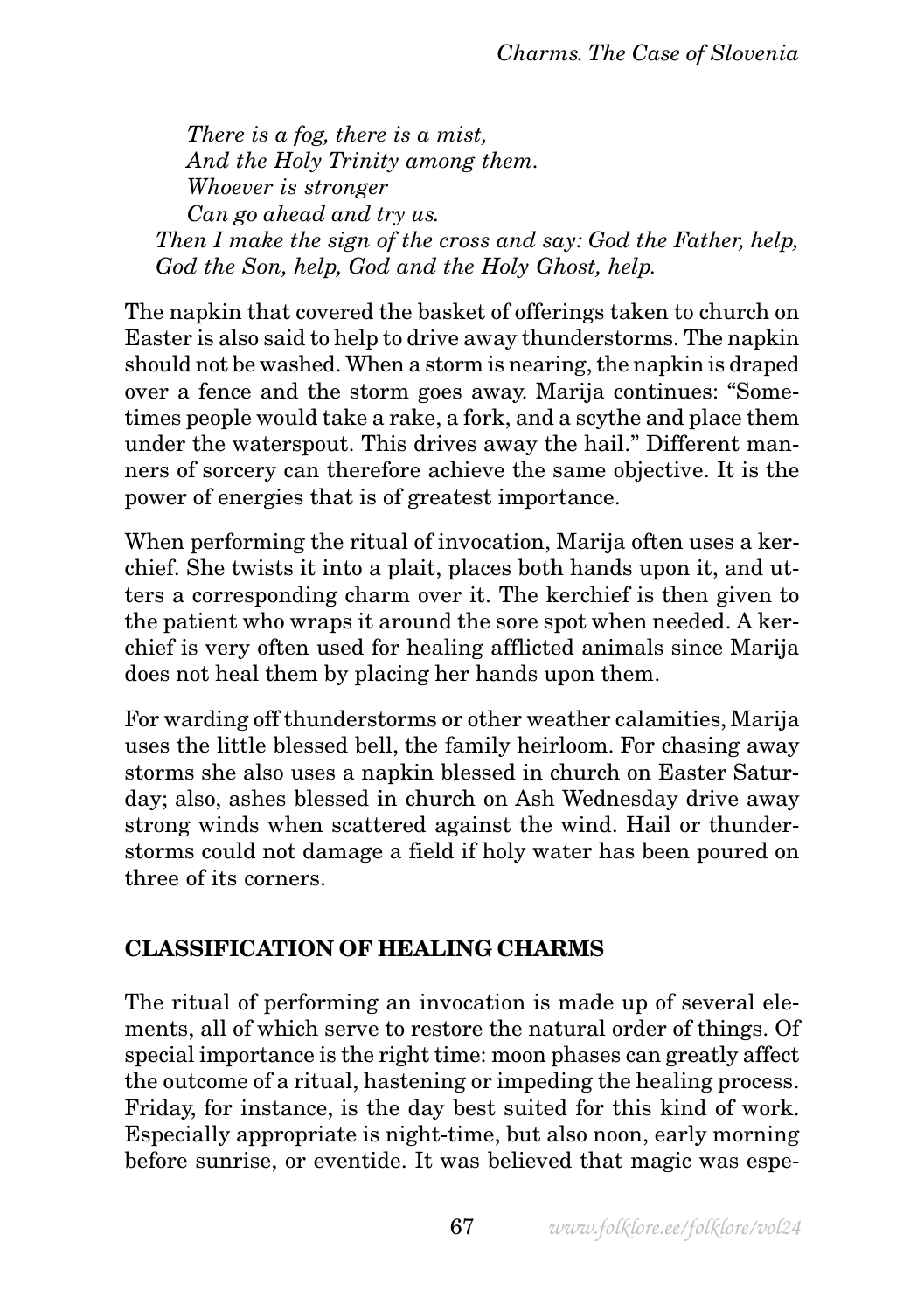cially potent on St. George's Day, on the night before Pentecost Sunday, on Midsummer Day, and during Ember Week.

In Slovenia, charms are verbal magic formulas using subtraction, exorcism, analogous magic, mythical numbers, repetition, as well as elements or parts of myths, parables and other narratives. Based on written source and my personal experience, charms can be classified into the following ten groups:

## **1. Formulas driving the affliction away to a faraway place**

Charms against rheumatism, gout, joint ailments:

*In the name of the Father, the Son, and the Holy Ghost! Amen. You, who are the cause of rheumatism, Who dry up blood and Flesh! I command you In the name of the Father, the Son and the Holy Ghost, In the name of the Holy Trinity, To leave these bones, To leave these joints, To leave this blessed, baptized, confirmed body, And go to high mountains, To deep gorges, Where no blessing can reach you, Where no bell tolls, Where no rooster crows, Go and dig and rout around! Help me, Father, Son, and the Holy Ghost, The Holy Trinity, Virgin Mary, you white blossom, The holy baptizing patroness, The five holy, bleeding wounds of Christ, and St. Valentine. Say the Lord's Prayer 3 times, Repeat it 3 times.* (Wieser)

Snake bones are also used to drive away rheumatism. A dead snake is placed into a box with holes, and the box on an anthill. When the ants have picked the bones, the bones are thrown on coals. A rag is first held above the coals, then placed upon the afflicted part of the body.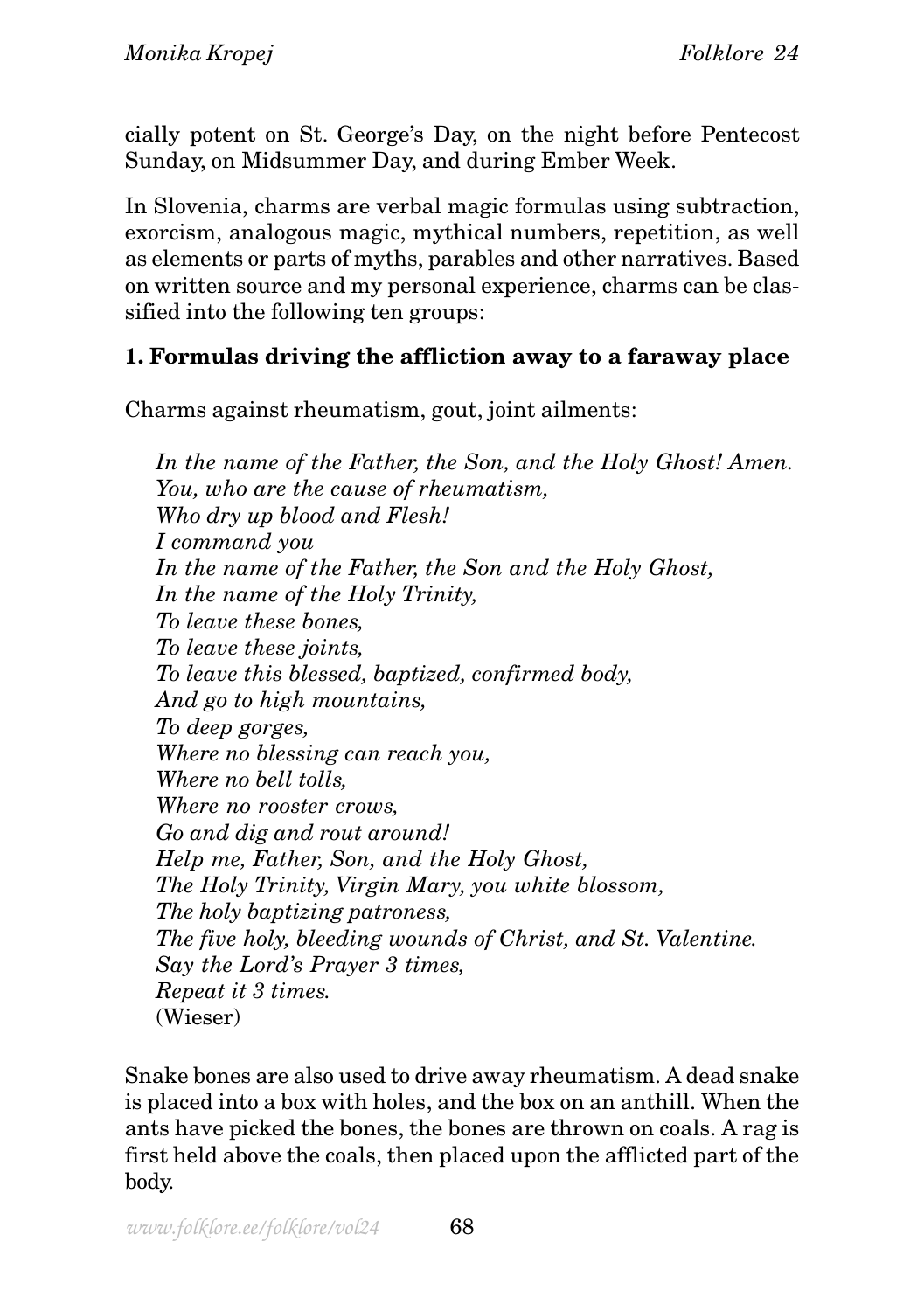Charms against bone tuberculosis:

*Go to a maple tree, From the maple to a leaf, From the leaf to a mountain, Where no bell tolls, No chair stands, No butt sits, No fire cooks, No mouth eats. There you stay, this is not where you belong! I beseech you in the name of the Father, the Son and the Holy Ghost.* (Košir & Möderndorfer 1926: 90)

## **2. Formulas prohibiting a person to cause harm**

Charms against gout, rheumatism:

*Throw a pebble from a brook into a pot, pour scalding water over it, place the pot on the afflicted area. On Easter morning Jesus Christ rose early, Took a golden stick and left to roam the world. He met gouts and rheumatisms, And asked them: "Where are you headed?" They replied: "We're off to dig out so-and-so's bones, to twist his limbs, to place his body into the blackened sod." Jesus said: "You have no right to dig out so-and-so's bones, to twist his limbs, to place his body into the blackened sod. Off you go to high mountains, Where no worm lives, Where no rooster crows, And be devoured by black fog." Help me, Father, Son and the Holy Ghost.* (Košir & Möderndorfer 1926: 98)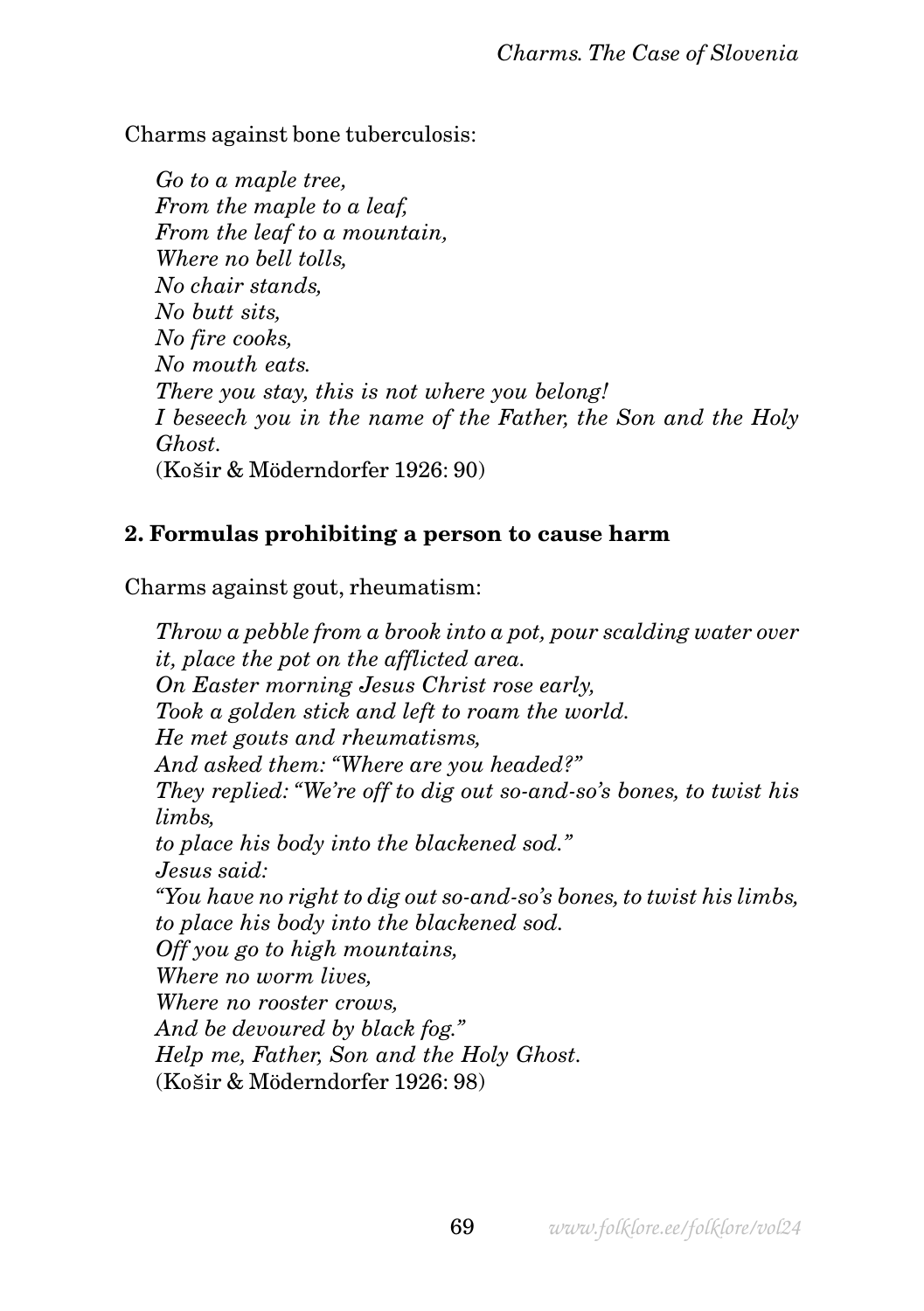## **3. Ordering the culprit to take the poison back**

Charms against poison:

*Poison, I beseech you in this act, Asking for help St. Urh and St. Margaret. Beseeching you in front of the living God To take back the poison of all poisonous animals. If you are no longer alive, your kin has to take it back for you. Make the sign of the cross, blow onto bread and stab it three times with a knife. Say the Lord's Prayer, Revered Mary.* (Križnik)

*There is a holy mountain, there is a holy chair. St.* Š*empas is sitting on the chair, Holding a holy sword in his hands. Virgin Mary comes to him, Holding the merciful Jesus in her hands, and says: "Why do you not drive away this poison and the animal from which it had come? Chase away the poison back into the animal from which it came!" Say the Lord's Prayer in honour of St.* Š*empas for three times over a piece of bread, give the bread to the animal.* (Dolenc)

## **4. Supplication to heal the afflicted tissue**

Charms for meniscus, knees, back, cattle:

*Jesus and St. Peter Were crossing a footbridge. When St. Peter broke his leg Jesus spoke these words: "Blood to blood, Vein to vein, Sinew to sinew, Bone to bone, Flesh to flesh, Skin to skin.*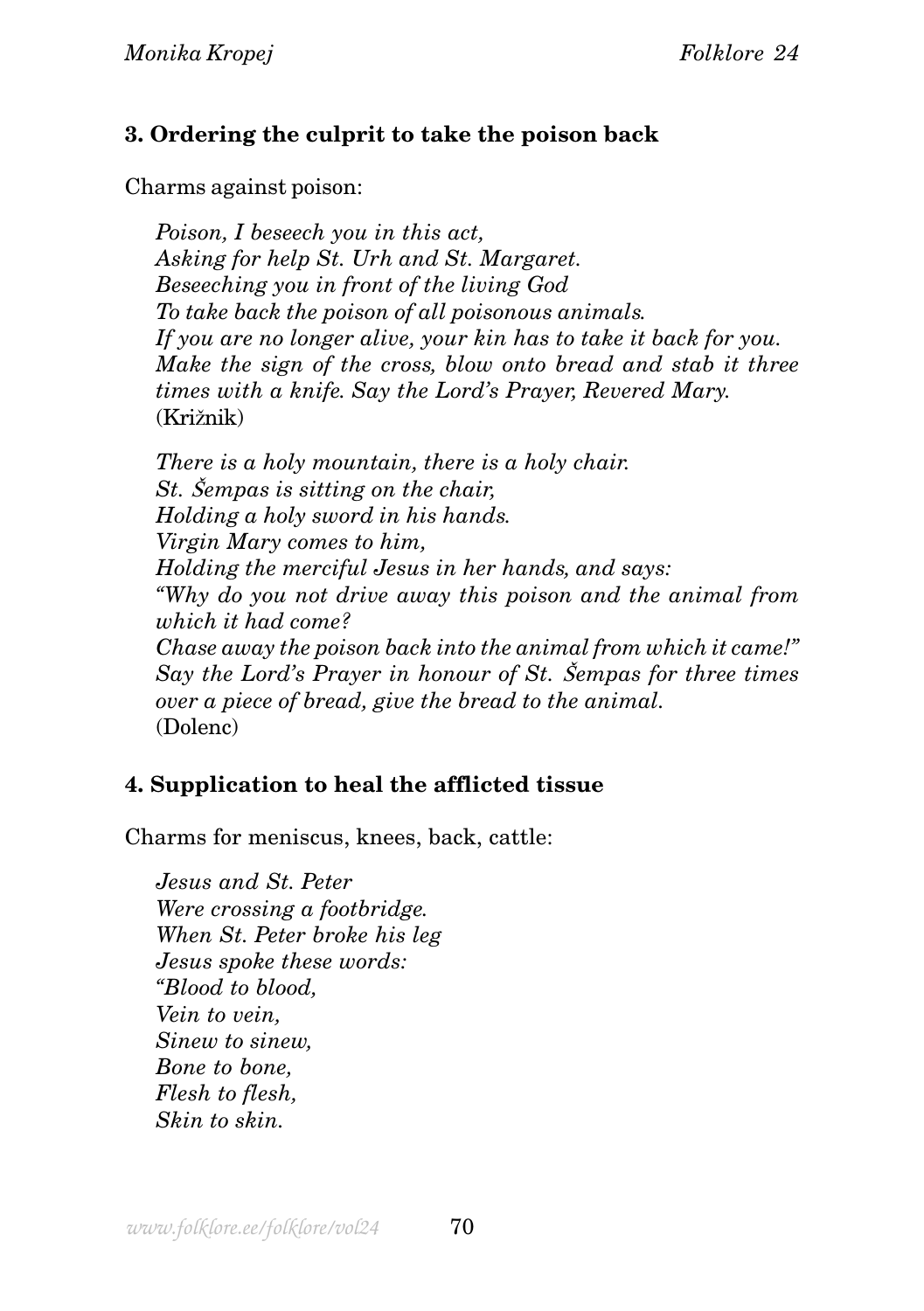*Make the sign of the cross: help us, Father, help us, Son, help us, the Holy Ghost. Say the Lord's Prayer three times.* (Wieser)

#### **5. Narration of an analogous magic act**

Charms against fire:

*This water shall put out this fire Just like by the Jordan brook John the Baptist baptized Jesus, Putting out a big fire.* (Križnik)

*St. Agnes, St. Sebastian and St. Florian, Carry the water, Extinguish the fire! In the name of the Father, the Son and the Holy Ghost.* (Dolenc)

#### **6. Formulas of cessation**

Charms against bleeding:

*Grandpa a miller, father a miller, son a miller. Just as these three millers shall stop at the heavenly gate, You shall stop bleeding! Help us, Father, Son and the Holy Ghost.* (Košir & Möderndorfer 1926: 104)

#### **7. Formulas of subtraction**

Charms against swelling:

*How many swellings are there? Are there nine, Not nine, but eight, Not eight, but seven* [---] (Košir & Möderndorfer 1926: 101)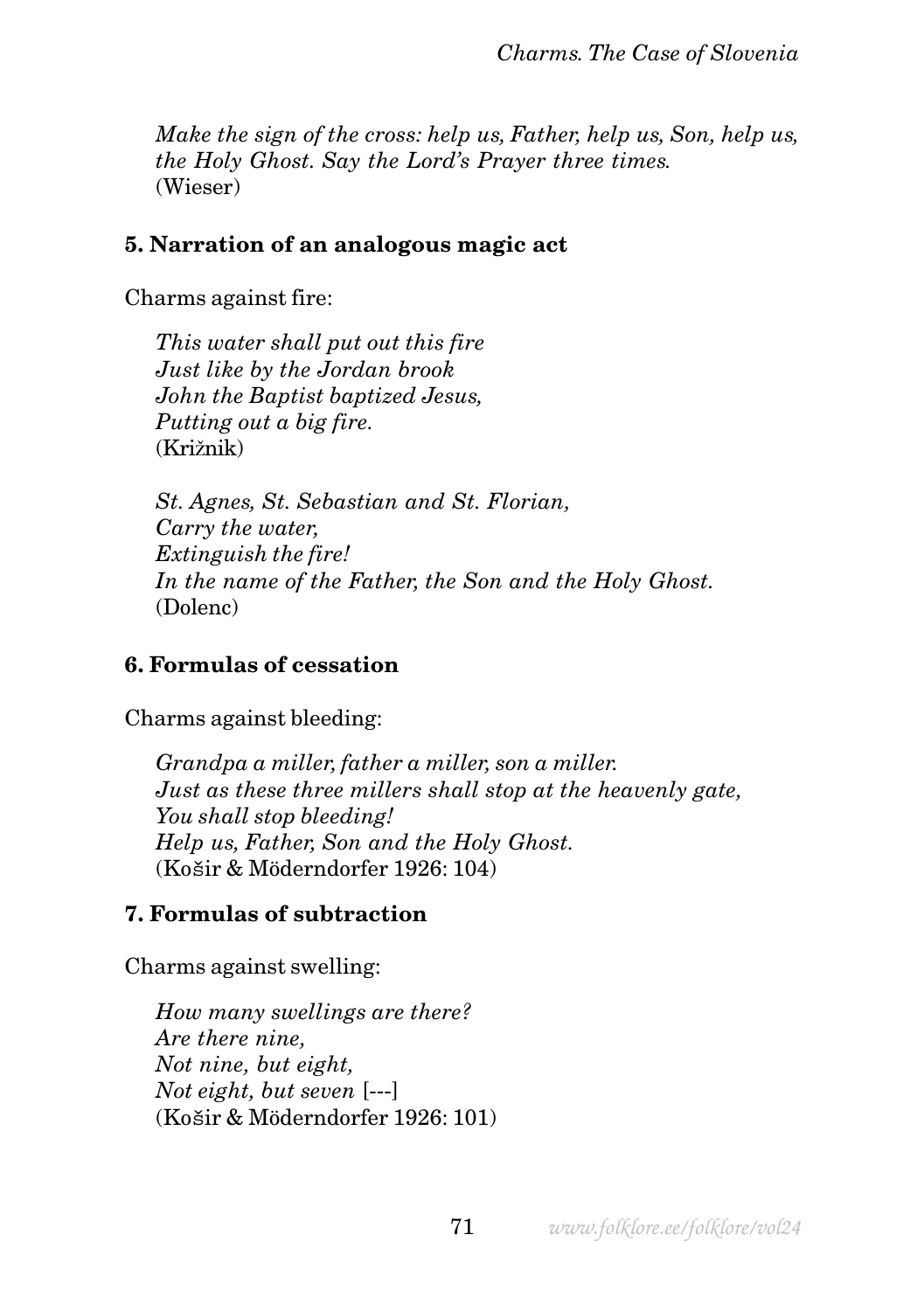## **8. Supplications to ease pains**

Charms against cramp:

*The right side of Jesus, Which had been pierced, Bled blood and water. Please cleanse all this pain, Hide it within your holy wounds! Make the sign of the cross three times: Help us, Father, Son and the Holy Ghost, Help us, Virgin Mary, our dear flower.* (Wieser)

## **9. Narration of parables**

Charms for healing a broken bone or a sprain:

*While St. Florian was grazing his horse He fell over a rock, Spraining his ankle. He called to the Father, the Son and the Holy Ghost: "Please help heal my poor leg!" Lo and behold, he jumped up, And his leg was healed.* (Košir& Möderndorfer 1926: 109)

## **10. Formulas asking for the saints' help**

Charms against gout:

*All the Lord's saints, I beg you to help this man, In the name of St. Florian, St. Sebastian, St. Urh, I firmly believe that God is almighty, That my plea shall help. I beseech you, gout, In the name of the Father, the Son and the Holy Ghost.* (Križnik)

The strength of words and thoughts in charms, supplications, oaths, prayers, exorcist formulas, etc., is obvious. The charms – at least in their structure and concept – do not differ much from nation to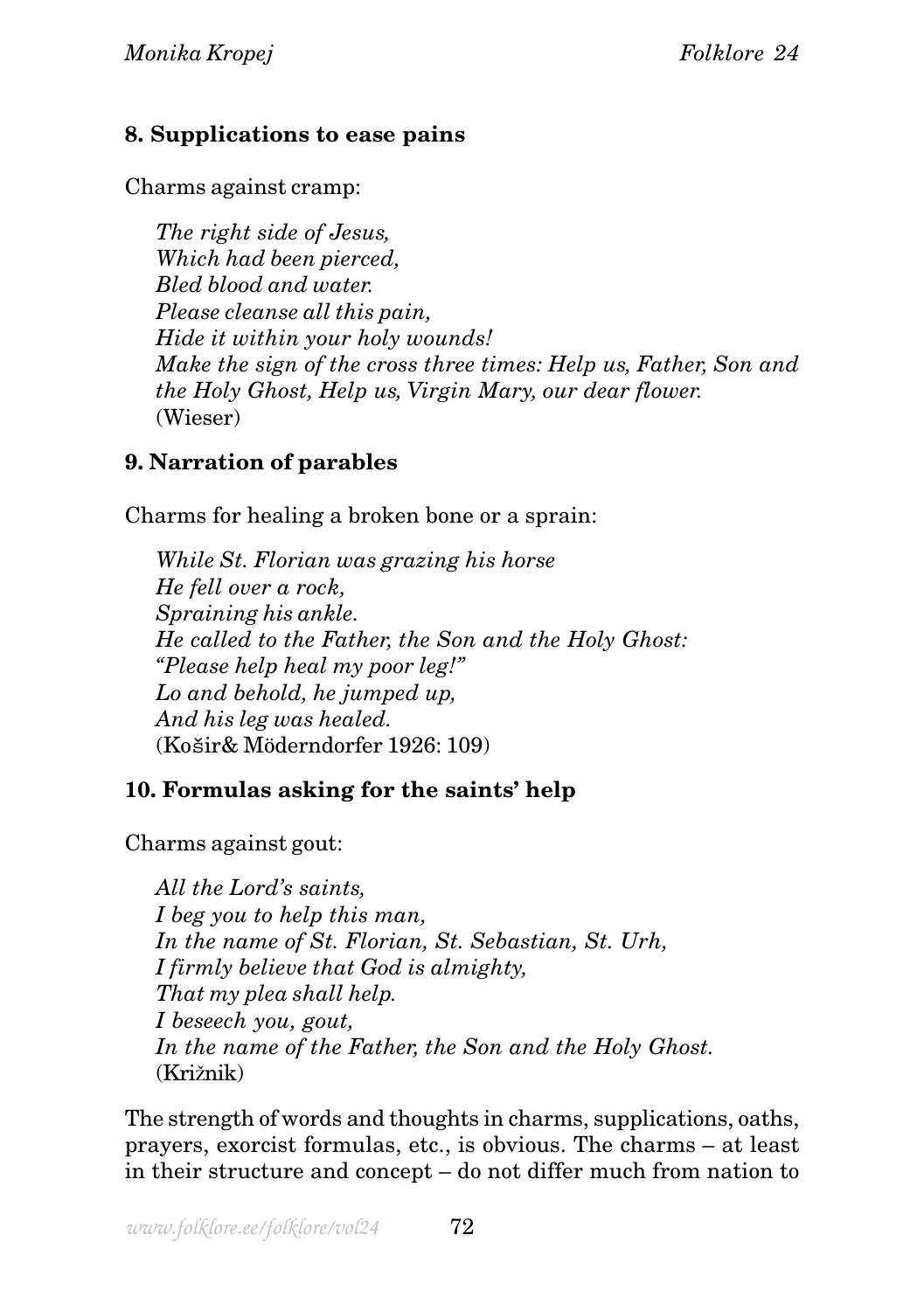nation. The reason for this seems to lie in the common origin of charms, the common archetypes. Already Egyptian Hermetic writings contained charms, and similar charms are found in different magic books such as the so-called *Kolomon Book of Charms* ("Kolomonov Žegen"), *Defence of the Spirit* ("Duhovna bramba"), and others. However, since different societies adhered to different concepts of the world there are differences despite the kindred sources and remarkable differences in the age of invocation formulae. Although different social and cultural groups have imbued these formulas to a considerable extent with local elements, there is an universal layer of elements as well as an easily detectable relation between local myths and cosmological beliefs, and between both charms and myths of different nations.

#### **COSMOLOGICAL PRINCIPLES AS REFLECTED IN CHARMS**

The cosmological concept of the world has three parts, reflecting people's notions about the threefold nature of the world. There is the underground world with its snakes, dragons and devils. The sphere that is (usually) invisible to people surrounds the earth and is the home of numerous creatures like fairies and demons. The celestial world is populated with gods, the ancient Slavic supreme gods – Perun and Veles – are still dimly present in people's minds while old pagan deities have long ago been replaced by the Holy Trinity. Similar changes have taken place in addition to narratives also in charms, where Pagan gods have been replaced with Christian saints or the Holy Trinity.

The cosmological concept in Slovene charms follows the old scheme of the cosmic order: land, water, the tree of life and the cosmic mountain. The cosmic mountain has been placed linearly behind the land, the water and the tree. The vertical concept of cosmos is expressed by the world tree or the cosmic mountain. Similar cosmological structures can be found in some folk songs, e.g. the cycle of tales about Kralj Matjaž 'King Mathias' – a Central European parallel of the legend of King Arthur, which is strongly based on the notions of the tree of life and the cosmic mountain.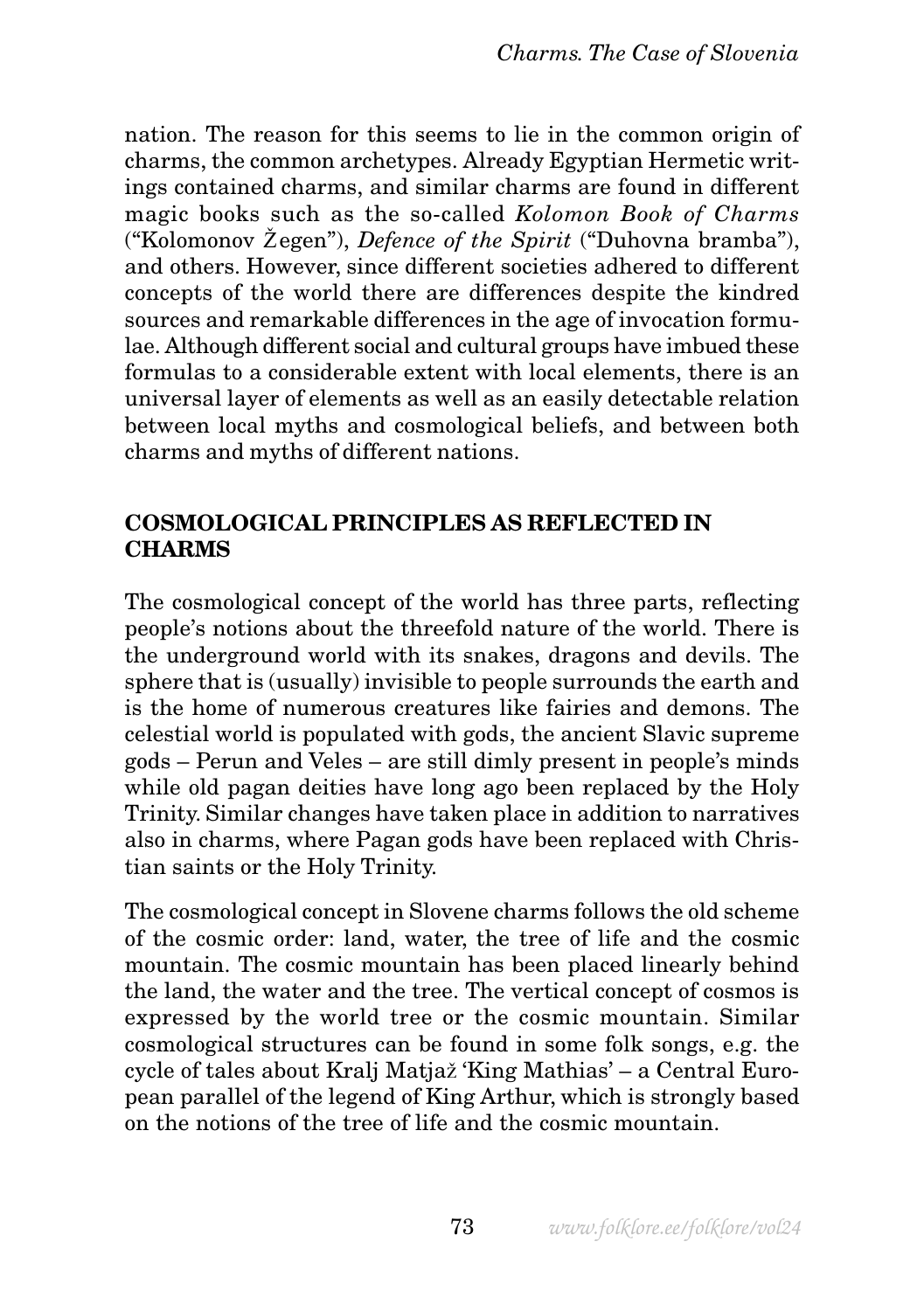According to one variant of the legend, King Mathias and his army are asleep in a cave under the Peca mountain. Some day, King Mathias will awaken. In the middle of winter, a green linden tree shall grow in front of the cave. It will bloom ravishingly at midnight for one hour, and then will dry up. On St. George's Day (April 23), King Mathias will hang his shield on it, whereupon the tree will grow green again. Mathias and his army will then reappear, defeat all enemies and start the golden era.

This legend follows the cosmological concept of time and space. King Mathias is now resting under the Peca mountain, and Peca can be compared to Golgotha. A tree grew from the bones of Adam, who was buried underneath, on Golgotha. Jesus Christ has been depicted crucified on the tree of life on the Golgotha mountain. The motif of the tree – the tree of life – can also be compared to the motif of the saviour in the cradle, and the legend of the cross. In front of King Mathias's cave there grows another tree, a tree which turns green and blooms in winter. It has been prophesised that in a time of hardship King Mathias shall reappear and the golden era will begin anew, just as Adam shall rise from the dead on Judgement Day. Comparing these legends to charms, it is obvious that this type of cosmological concepts of the world occupies an important role in both genres. The tree of life and the cosmic mountain are frequent allegories in charms.

The second, equally obvious parallel between the cosmological concepts which are recognizable in charms as well as in folk tales is the myth about the Dragon Slayer. The very concept of charms is summarised in the battle between good and evil, as has already been pointed out by several other researchers, like V. Toporov and V. Ivanov (Toporov & Ivanov 1974), L. Radenković (1996), S. G. Šindin (1999) and N. Mikhailov (1972).

We can glean from the above that faith in the supernatural to heal, prevent, and solve difficulties is still alive, especially in rural regions. The same is true for the use of magic acts for achieving this purpose. What is different from older records, at least in the areas discussed in this paper – but probably also in the rural parts of Slovenia at present – is that today positive magic, namely the one used to heal, prevails.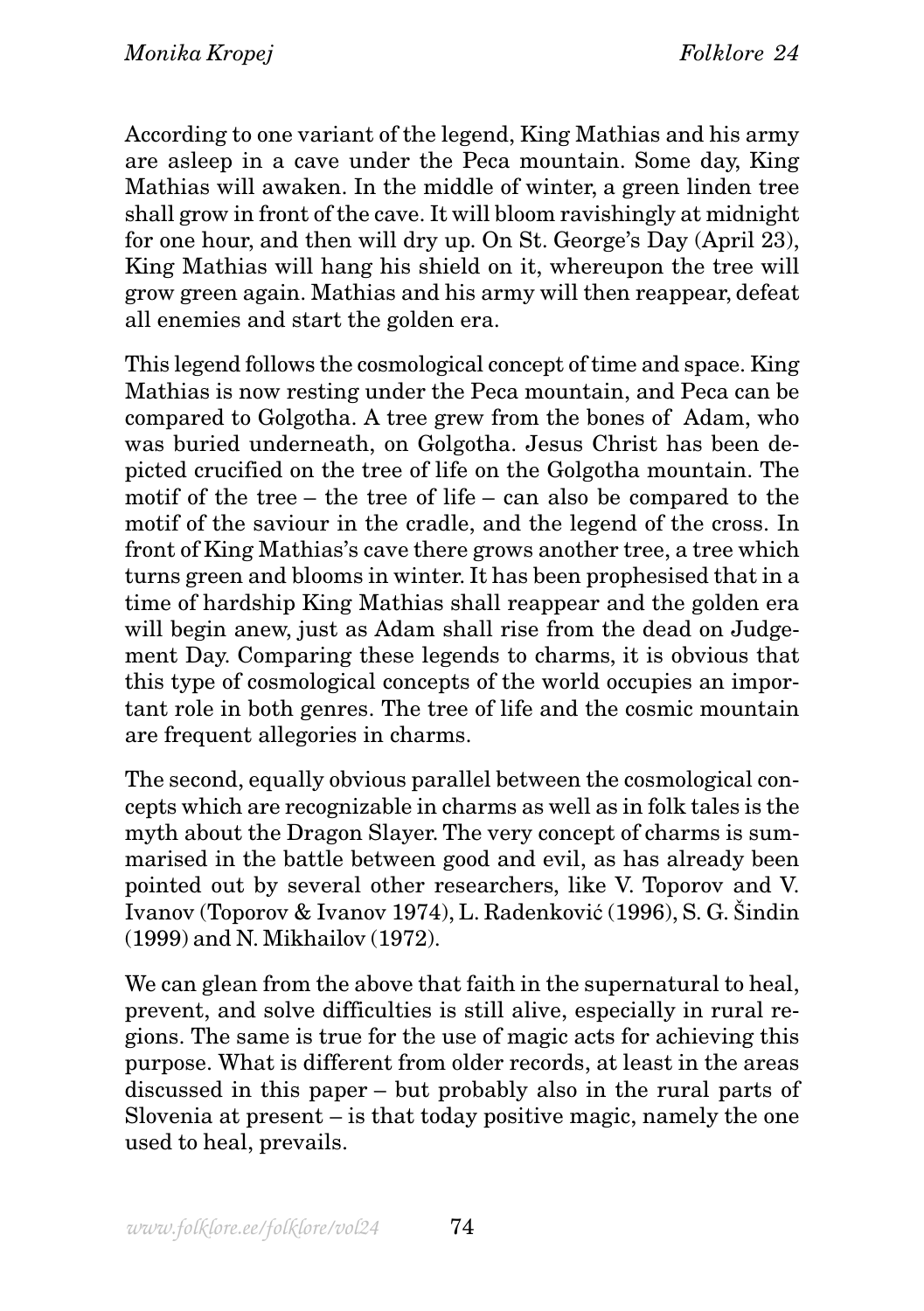#### **References**

Bošković-Stulli, Maja 1991–1992. Hexensagen und Hexenprozesse in Kroatien (Tales about witches and trials for witchcraft in Croatia). *Acta Ethnographica Academiae Scientiarum Hungaricae* 37, Nos. 1–4, Budapest, pp. 143–171.

Cevc, Tone 1997. *Davne sledi* č *loveka v Kamni*š*kih Alpah*. Ljubljana: Znanstveno raziskovalni center SAZU.

Dapit, Roberto 2000. Il motivo del Salvatore nella culla in racconto popolare resiano. *Studia mythologica Slavica* 3. Ljubljana–Udine, pp. 161– 172.

Dapit, Roberto 2001. Moè besede, moè prednikov. Zagovorni obrazci v Reziji in drugje. *Studia mythologica Slavica* 4. Ljubljana–Udine.

Dolenc = Dolenc, Milan 1976. *Katalog zeli*š*ènih zdravil, rokopisnih ljudskih medicinskih bukev in medicinskih zapisov* [The catalogue of medicinal herbs, manuscript books on medicine and medical notes]. Manuscript in NUK (Narodna in univerzitetna knjiznica). Ljubljana.

Dolenc, Milan 1999. *Zagovori v slovenski ljudski medicini*. Zvonka Zupaniè Slavec & Marija Makaroviè (eds., comp.). Ljubljana.

Graber, Georg 1941. *Sagen aus Kärnten* [Folk tales from Carinthia]. Graz: Leykam.

Grabner, Elfride 1986. Grundzüge einer ostalpinen Volksmedizin. *Mitteilungen des Institutes für Gegenwartsvolkskunde* 16, 457 Bd. Wien: Verlag der Österreichische Akademie der Wissenschaften.

Ivanov, Viacheslav & Toporov, Vladimir 1974. *Issledovania v oblasti slavianskikh drevnostei: Leksicheskie i frazeologicheskie voprosi rekonstruktsii tekstov* [About Ancient Slavic: Lexicological and Phraseological Questions Regarding Text Reconstruction]. Moskva.

Kelemina, Jakob 1930. *Bajke in pripovedke slovenskega ljudstva* [Myths and Tales of Slovenian People]. Celje.

Košir, Pavel & Möderndorfer, Vinko 1926. Ljudska medicina med koroškimi Slovenci [Folk Medicine among Slovenes in Carinthia]. Č*asopis za zgodovino in narodopisje* 21. Maribor.

Koštial, Ivan 1911. Sieben Beschwörungsformeln aus dem slowenischen Teile des Küstenlandes. *Zeitschrift für österreichische Volkskunde* XVII*.* Wien

Kotnik, France 1924. *Storije. Koro*š*ke narodne pripovedke in pravljice* [Stories. Carinthian folk tales and fairy tales]. Prevalje.

Kotnik, France 1952. Iz ljudske medicine [From the folk medicine]. *Narodopisje Slovencev* II. Ljubljana, pp. 122–133.

Krainz, Johann (comp.) 1880. *Mythen und Sagen aus dem Steirischen Hochlande*. Graz: Bruck.

Krek, Gregor 1887. *Einleitung in die slavische Literaturgeschichte: akademische Vorlesungen, Studien und kritische Streifzüge*. *Akademische*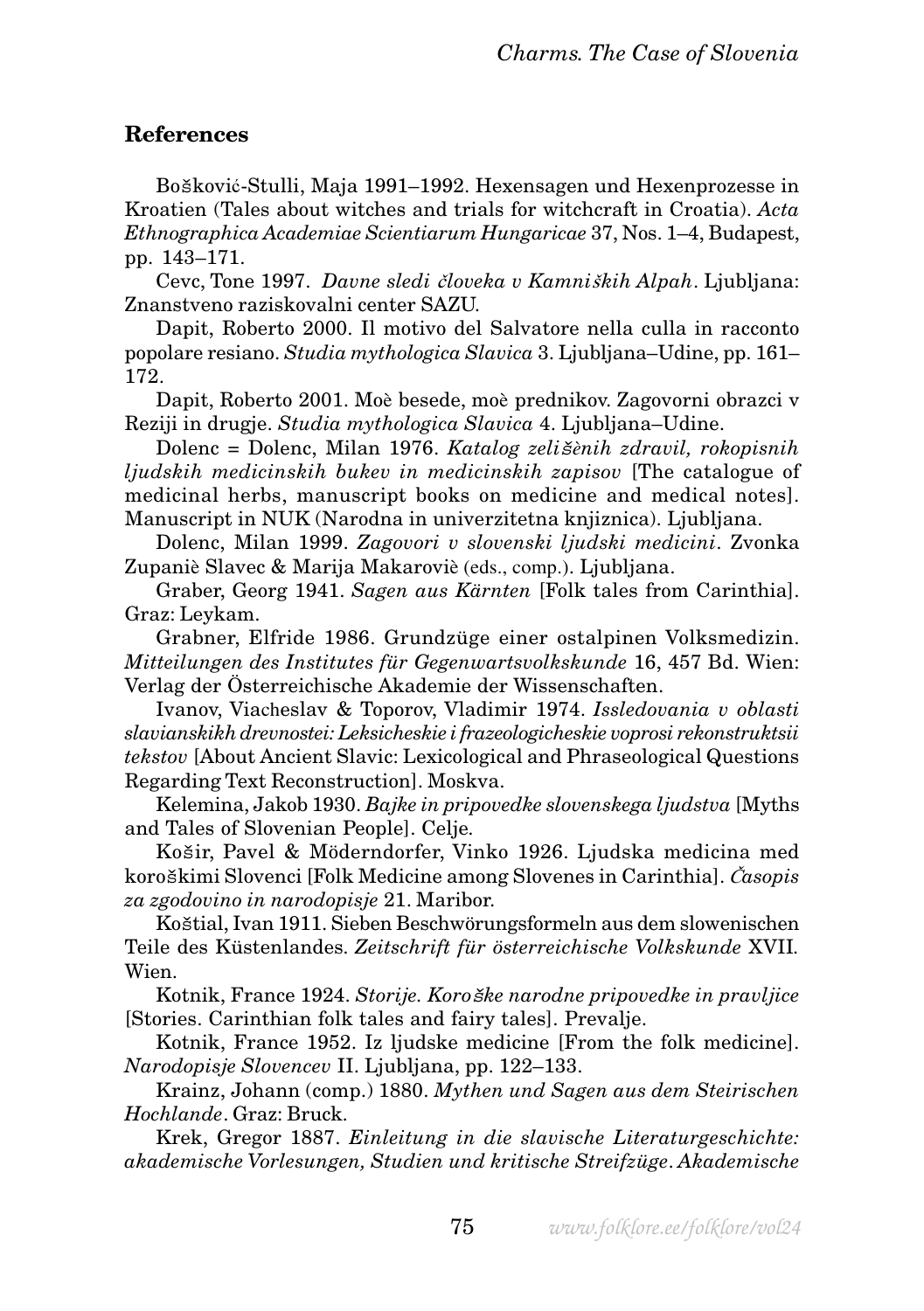*Vorlesungen, Studien und kritische Streifzüge.* Graz: Verlag von Leuschner & Lubensky, K. K. Universitäts-Buchhandlung.

Kühar, Števan 1911. Narodno blago vogrskij Slovencov [Folklore of Slovenian people in Hungary]. Č*asopis za zgodovino in narodopisje* 8. Maribor, pp. 47–76.

Kuret, Niko 1997. *Opuscula selecta. Poglavja iz ljudske kulture* [Opuscula selecta. Chapters from Folk Culture]. Ljubljana: Slovenska Akademija Znanosti in Umetnosti.

Maikov, Leonid N. 1994. *Velikorusskie zaklinania*. *Sbornik*. Sankt Peterburg: Evropeiskii Dom.

Matičetov, Milko 1956. La costola di legno. Di un tema narrativo diffuso nel territorio alpino orientale [The wooden rib. On the motif spread through the territory of the Eastern Alps]. *Alpes orientales* 1, SAZU 2. cl., Dela 12. Ljubljana, pp. 79–90.

Matičetov, Milko 1961. Uno scongiuro sloveno contro la nebbia e i suoi corrispondenti svizzeri. *Alpes Orientales* III. Basel, pp. 160–163.

Mikhailov, Nikolai 1972. K rekonstruktsii otdelnykh kosmogonicheskikh / kosmologicheskih i "antropologicheskikh" fragmentov slavianskoi modeli mira na materiale russkikh zagovorov. *Studies in Slavic Folklore and Folk Culture* 2*.* Berkeley Slavic Specialities, Oakland, CA, pp. 57–76.

Möderndorfer, Vinko 1946. *Koro*š*ke narodne pripovedke* [Carinthian folk tales]. Celje.

Möderndorfer, Vinko & Šašel, Josip 1972. *Koroške pripovedke.* Ljubljana.

Navratil, Ivan 1885, 1886, 1887, 1888, 1890, 1892, 1894, 1896. Slovenske narodne vraže in prazne vere [Slovenian folk superstitions]. *Letopis Matice slovenske.* Ljubljana.

Owen, Davies 1996. Healing Charms in Use in England and Wales 1700–1950. *Folklore* 107. London, pp. 19–32.

Pajek, Josip 1884. Črtice iz duševnega žitka štaj. Slovencev [Sketches from Folklore of Styrian Slovenes]. Ljubljana.

Pócs, Eva 1999. *Between the Living and the Dead. A Perspective on Witches and Seers in the Early modern Age.* Budapest: Central European University Press.

Poznanski, N. 1995 [1917]. *Zagovory: opyt issledovanija proischozdenija i razvitija zagovornych formul.* Reprint. Moskva: Indrik.

Radenković, Ljubinko 1996. *Narodna bajanja kod ju*ž*nih Slovena* = *South slavic folk incantations.* Beograd: Prosveta.

Šašel, Josip & Ramovš, Fran 1936. *Narodno blago iz Ro*ž*a.* Maribor.

Shindin, Sergei 1999. Ob odnom vozmozhnom vostochnoslavianskom "protorituale" (na materiale zagovornoi traditsii). *Studia mythologica Slavica* 2*.* Ljubljana-Udine, pp. 245–258.

Tambiah, Stanley Jeyaraja 1995. *Il potere magico delle parole, Rituali e cultura.* Bologna.